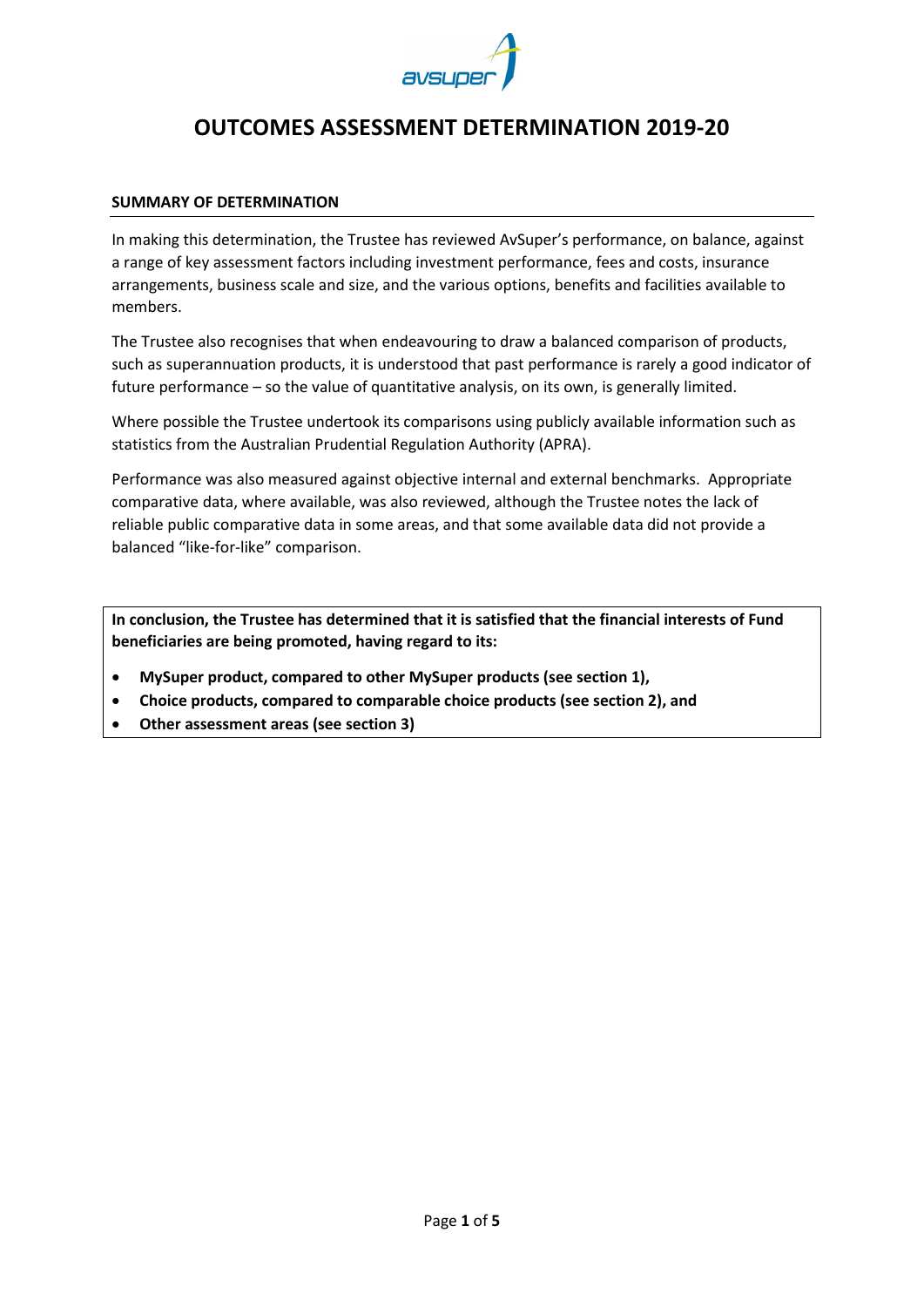

# **SECTION 1: MYSUPER PRODUCT**

In conducting its assessment, the Trustee compared AvSuper's MySuper product with other MySuper products and reviewed:

- The fees and costs that affected investment returns,
- Investment returns, after the deduction of fees, costs and taxes, and
- The level of investment risk.

The Trustee noted that AvSuper's overarching investment objective for members of CPI + 3.5% per year, on average over rolling 10 years was **met/exceeded** and observed from the comparative data available that AvSuper's:

- Fees and costs were competitive, being at/below the median (\$560.50 and 0.69% pa) on a representative \$50K balance and represented good value for money, particularly having regard to the high level of personalised service available to members,
- Investment returns, on a 5-year net basis, were slightly below the median (5.68% pa) on an annualised basis, and
- Investment risk levels were at the median (Medium to High) for other MySuper products with a similar risk profile.

**The Trustee concluded that the financial interests of Fund beneficiaries are being promoted, having regard to its MySuper product, compared to other MySuper products, notwithstanding that such comparisons can often only be an approximation because of the differing investment composition and asset allocation mixes between various MySuper products.**

The Trustee also noted that it has already implemented cost reductions in investment fees and administration fees following the period of this assessment.

The Trustee recognises that different investment asset allocations and portfolio mixes can achieve different outcomes and that it will continue to seek opportunities to enhance investment returns and reduce fees and costs where possible.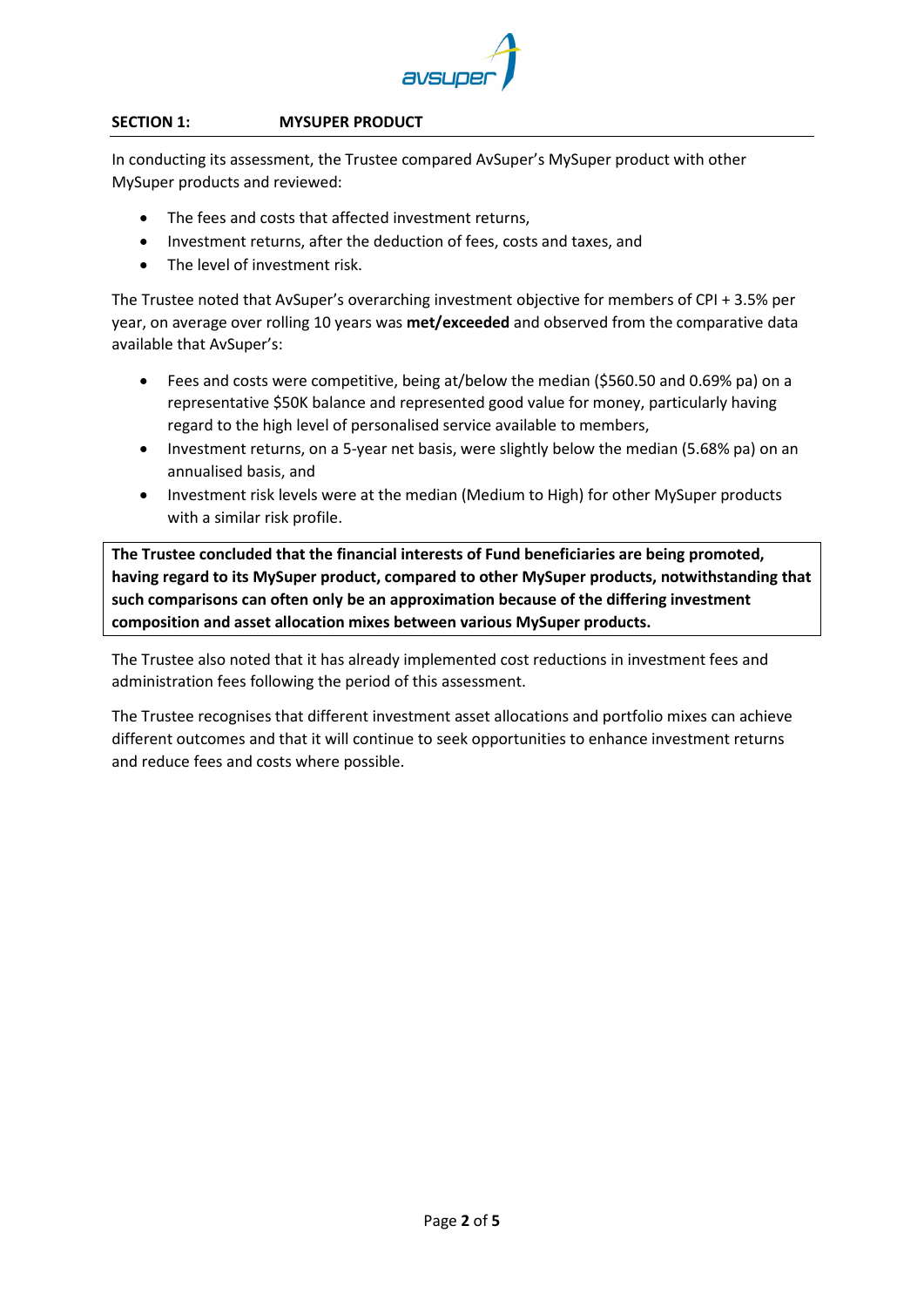

# **SECTION 2: CHOICE PRODUCTS**

In conducting its assessment, the Trustee compared AvSuper's choice products (ie AvSuper's investment options other than its MySuper product) with other choice products and reviewed:

- The fees and costs that affected investment returns,
- Investment returns, after the deduction of fees, costs and taxes, and
- The level of investment risk.

The Trustee noted that AvSuper's overarching investment objectives per year, on average over rolling 10 years were **met/exceeded** (where 10-year data was available) for most choice products and observed from the comparative data available that AvSuper's:

- Fees and costs were competitive on a representative \$50K balance and represented good value for money, particularly having regard to the high level of personalised service available to members, and after taking account of investment fees charged on an "active investment management" basis,
- Investment returns, on a rolling 10-year basis (where 10-year data was available), were within tolerance to respective medians, on an annualised basis, having regard to the risk/return profile and investment objective for each of the various choice products, and
- Investment risk levels were at the median for each choice product relative to comparable choice products with similar risk profiles.

**The Trustee concluded that the financial interests of Fund beneficiaries are being promoted, having regard to its choice products, compared to other choice products, notwithstanding that such comparisons can often only be an approximation because of the differing investment objectives, composition and asset allocation mixes between various choice products.**

The Trustee also noted that it has already implemented cost reductions in administration fees and investment fees for several choice products following the period of this assessment.

The Trustee recognises that different investment asset allocations and portfolio mixes can achieve different outcomes and that it will continue to seek opportunities to enhance investment returns and reduce fees and costs where possible.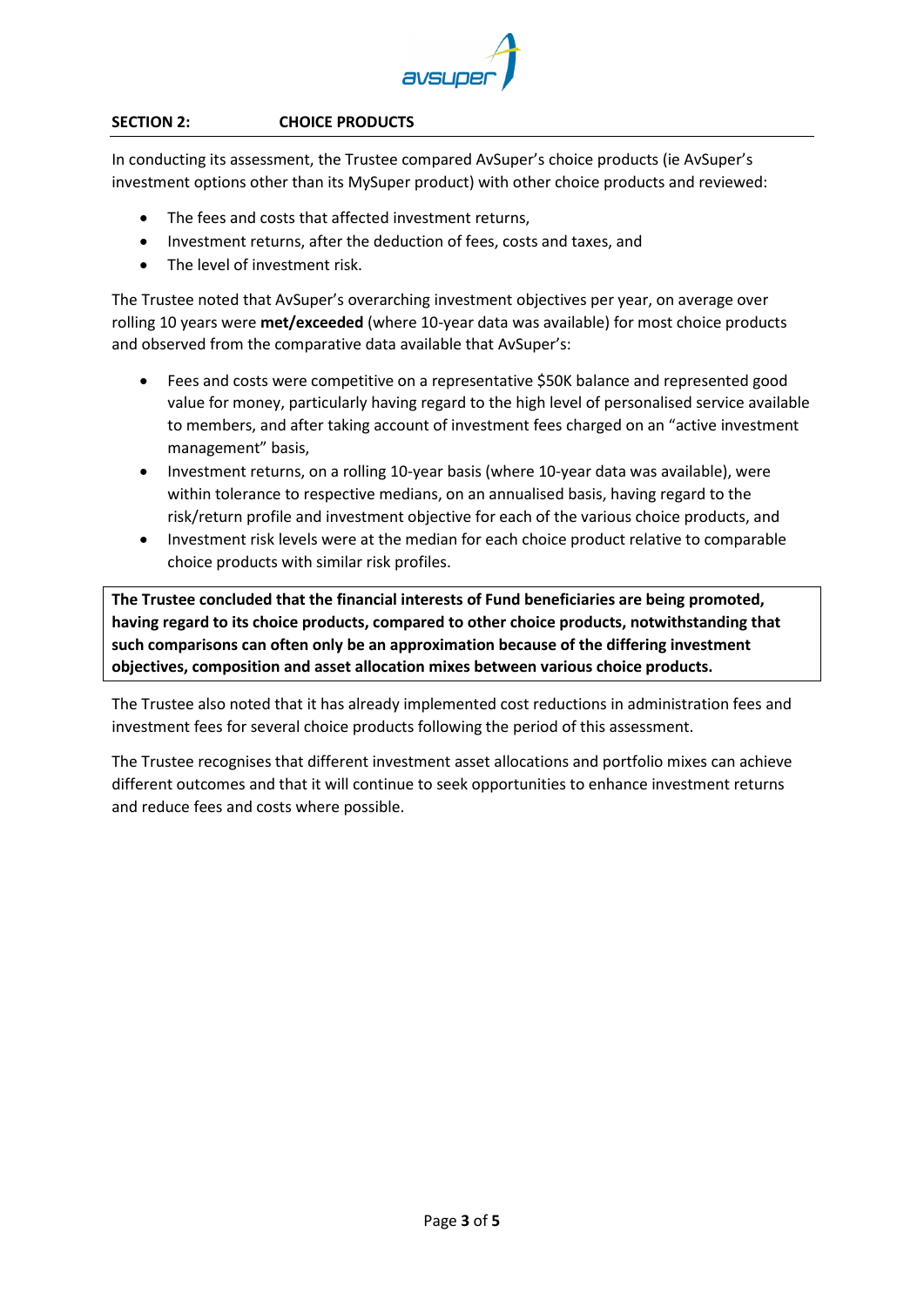

#### **SECTION 3: OTHER ASSESSMENT AREAS**

In forming its assessment, the Trustee also reviewed the appropriateness of each of the following:

- Options, benefits and facilities offered to members,
- The investment strategy for each MySuper and choice products, including the level of investment risk and the investment return targets,
- The insurance strategy for members.
- Insurance fees charged and whether these inappropriately erode the retirement income of members,
- The scale of, and within, the Trustee's business operations,
- Operating costs of the Trustee's business operations and how these affect the financial interests of members, and
- The basis for the setting of AvSuper's fees.

The Trustee noted that:

- A wide range of value-add options, benefits and facilities was available to members, and that good take-up rates were enjoyed across this range, including member investment choice options, additional voluntary contributions and voluntary insurance products, as well as personal advice services,
- The generation of investment returns, overall, and by each investment option, is meeting expectations for long-term investment return objectives, in line with the Trustee's investment philosophy and strategy, while all sources of investment risk are being prudently managed and monitored,
- Insurance benefits provided to members vary depending on the category of membership, and are provided on a very cost effective basis, especially having regard to the main occupational classes covered by the Fund, acknowledging that many of the Fund's members are unable to source insurance cover elsewhere because of occupational risk,
- Insurance fees charged are competitive and remain appropriate, without inappropriately eroding the retirement outcomes of members,
- There are sufficient financial assets and numbers of members to ensure that the financial interests of members are not disadvantaged because of the scale and size of the Fund and membership,
- Operating costs are appropriate and competitive, without inappropriately eroding the retirement outcomes of members, and
- The current cost recovery fee basis remains appropriate, and in line with the Trustee's "profit-for-members" philosophy, which does not lead to inappropriate outcomes or crosssubsidisation between cohorts of members.

**The Trustee concluded that the financial interests of beneficiaries are being promoted, having regard to its:**

- **Options, benefits and facilities,**
- **Investment strategy for each MySuper and choice product, including the level of investment risk and the investment return targets,**
- **Insurance strategy for members, and the insurance fees charged,**
- **Scale of business operations, and**
- **Operating costs and basis for the setting of AvSuper's fees.**